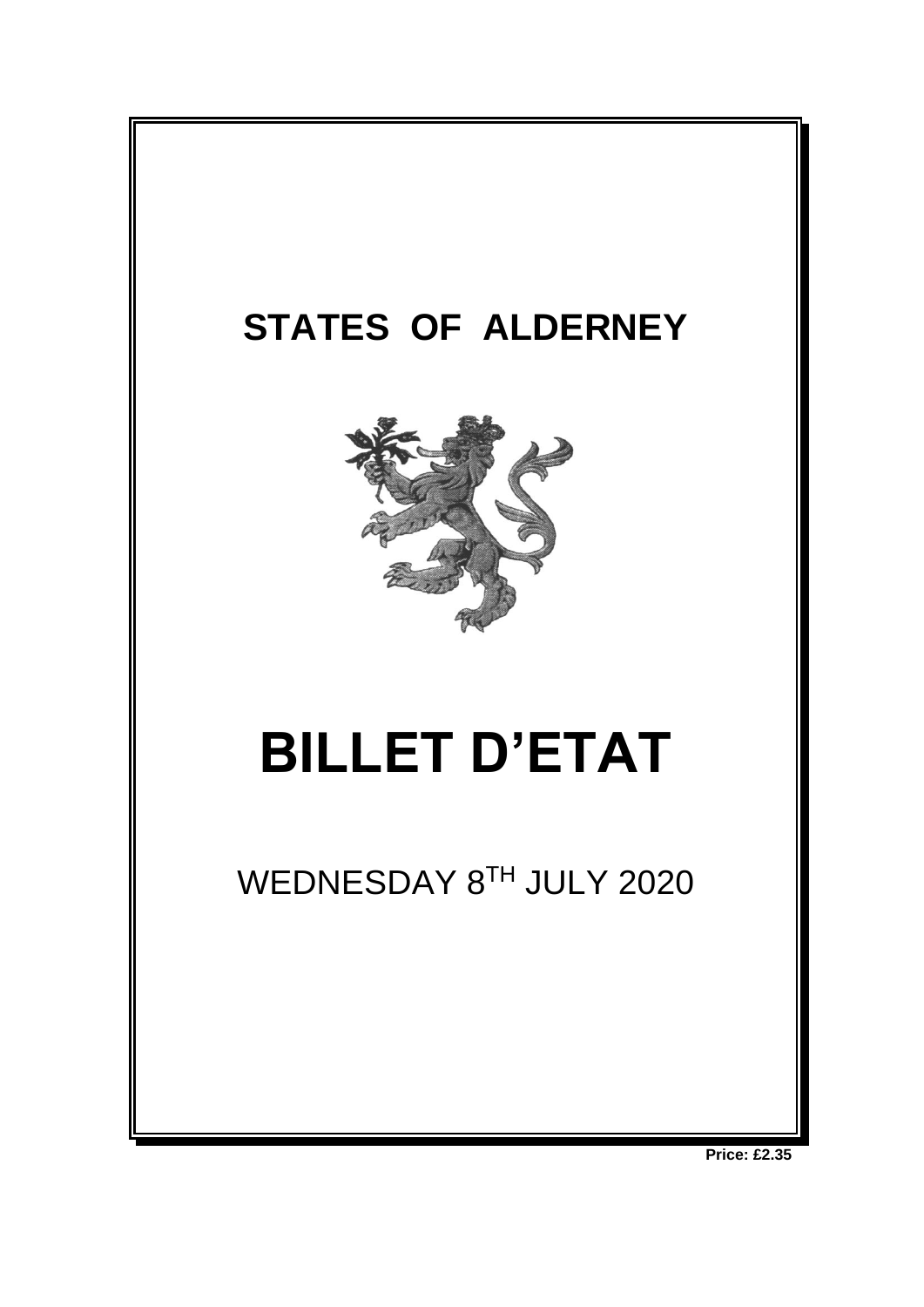# **BILLET D'ETAT**

# **FOR WEDNESDAY 8 TH JULY 2020**

Members of the States:

I have the honour to inform you that the Meeting of the States will be held at 1730hrs on Wednesday 8<sup>th</sup> July 2020.

> William Tate President

## **Item I The Speed Trials (Alderney) Ordinance, 2020**

#### **The following letter was received from Mr Graham McKinley, Chairman of the General Services Committee:-**

"I am pleased to be able to report that the General Services Committee has received a request from the Guernsey Kart and Motor Club for permission to organise a three-day Sprint and Hill Climb event from the 17<sup>th</sup> to the 19<sup>th</sup> September this year. The Committee, having delegated permission to the Chief Executive's office to deal with matter, has noted the times and dates of the event and raised no objection.

The Speed Trials (Alderney) Ordinance will allow competing vehicles to exceed the statutory speed limit and permit the closure of the highway along the course as detailed below:

- (a) on the road extending from Whitegates to Mannez Lighthouse and Route des Mielles to Hammond Memorial between 0700 and 1900 hours on Thursday 17th September 2020;
- (b) the road extending from Le Grand Val (Judges Pond) to Tourgis Hill between 0700 to 1900 hours on Friday 18<sup>th</sup> September 2020; and
- (c) Tourgis Hill along the extent of the Hill Climb course, from the road junction of the Petit Val with Route de Picaterre to the junction of Tourgis Hill Road with Le Grand Val between 0700 to 1900 hours on Saturday 19th September 2020.

As in past years, the Guernsey Kart and Motor Club has undertaken to put in place all necessary safety precautions and to liaise with the Police, Ambulance and Fire Service for these events.

I would be grateful if 'The Speed Trials (Alderney) Ordinance, 2020' is placed before the States of Alderney at its next meeting together with an appropriate proposition.

Graham McKinley OBE, Chairman"

**Committee Meeting Attendees:-**

Mr Graham McKinley, Chairman Ms Annie Burgess, Deputy Chair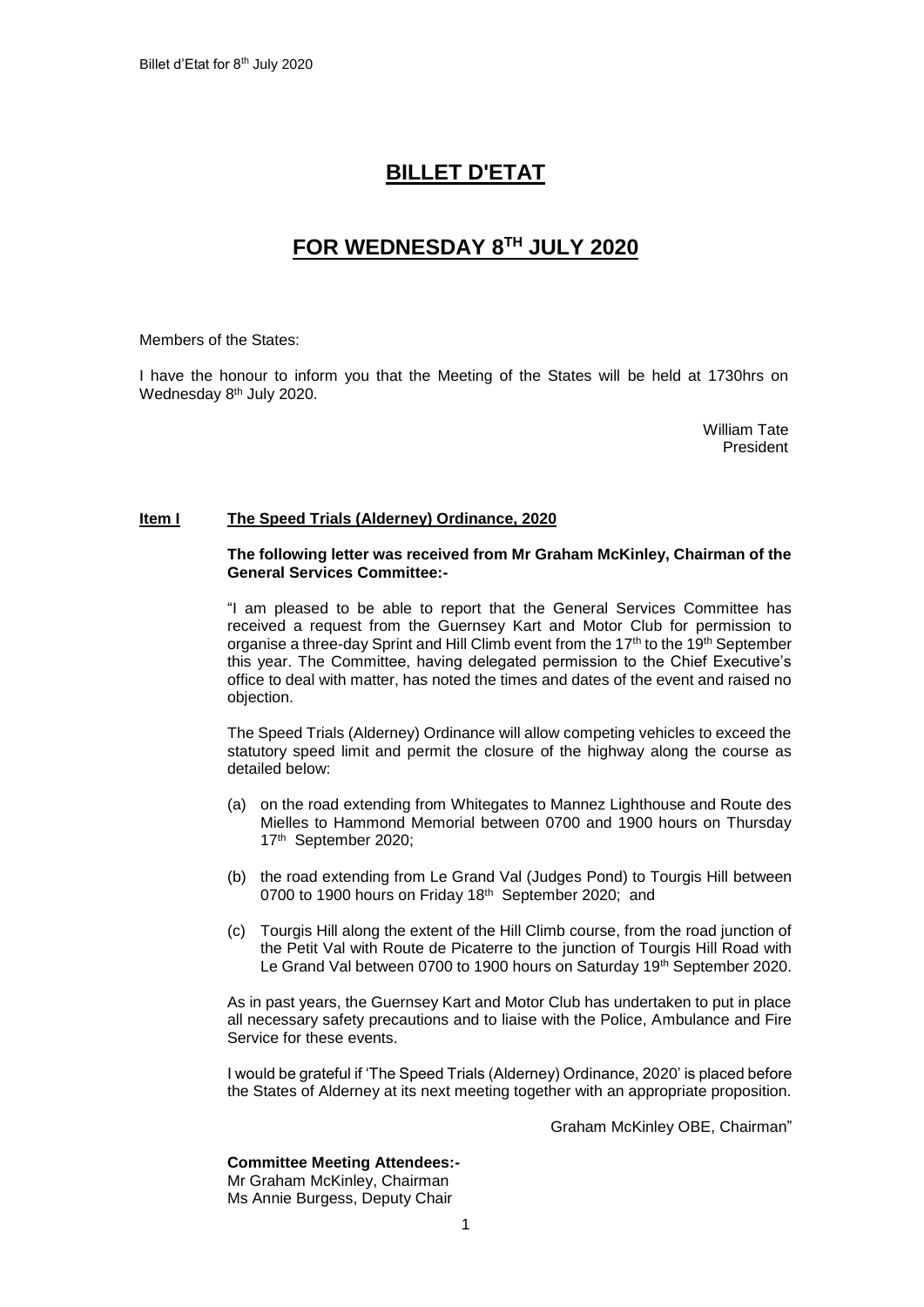Mr Mike Dean Mr Kevin Gentle Mr Christian Harris Mr Steve Roberts

## **The States of Alderney is asked to approve "The Speed Trials (Alderney) Ordinance, 2020"**

*Proposer: Mr Graham McKinley Seconder: Mr Mike Dean*

## **Item II The Public Holiday ("Homecoming Day") (Alderney) Ordinance, 2005**

#### **The following letter was received from Mr James Dent, Chairman of the Policy and Finance Committee:-**

"The States of Alderney at its meeting of 21<sup>st</sup> November, 2005 approved "The Public Holiday ("Homecoming Day") (Alderney) Ordinance, 2005. The background to this decision was that 15<sup>th</sup> December, 2005 marked the 60<sup>th</sup> Anniversary of the homecoming – the arrival by ship of the first islanders to return following the evacuation. The event was marked in a variety of ways, including a special stamp issue and a commemorative stone bearing an inscription. Many were of the view that the anniversary of this important event should be formally recognised on an annual basis by the declaration of a public holiday. The Public Holiday ("Homecoming Day") (Alderney) Ordinance, 2005 was drafted by the Law Officers to give effect to this and states that:

1. (1) Subject to subsection (2) the 15<sup>th</sup> day of December in each year is a public holiday in Alderney.

(2) Where in any year the 15<sup>th</sup> December falls on a Saturday or a Sunday, that day is not a public holiday, but the Monday first preceding that day is a public holiday.

This subject was raised at the January meeting of the Policy and Finance Committee on 23rd January 2020 where the Committee resolved to debate this matter at a meeting of the full States.

I shall be obliged if you will place this matter before the States at its next meeting for debate without resolution.

James Dent, Chairman"

#### **Committee Meeting Attendees:-**

Mr James Dent, Chairman Mr David Earl, Deputy Chair Ms Annie Burgess Mr Mike Dean Mr Kevin Gentle Mr Christian Harris Mr Louis Jean Mr Graham McKinley OBE Mr Steve Roberts Mr Alex Snowdon

*Proposer: Mr James Dent Seconder: Ms Annie Burgess*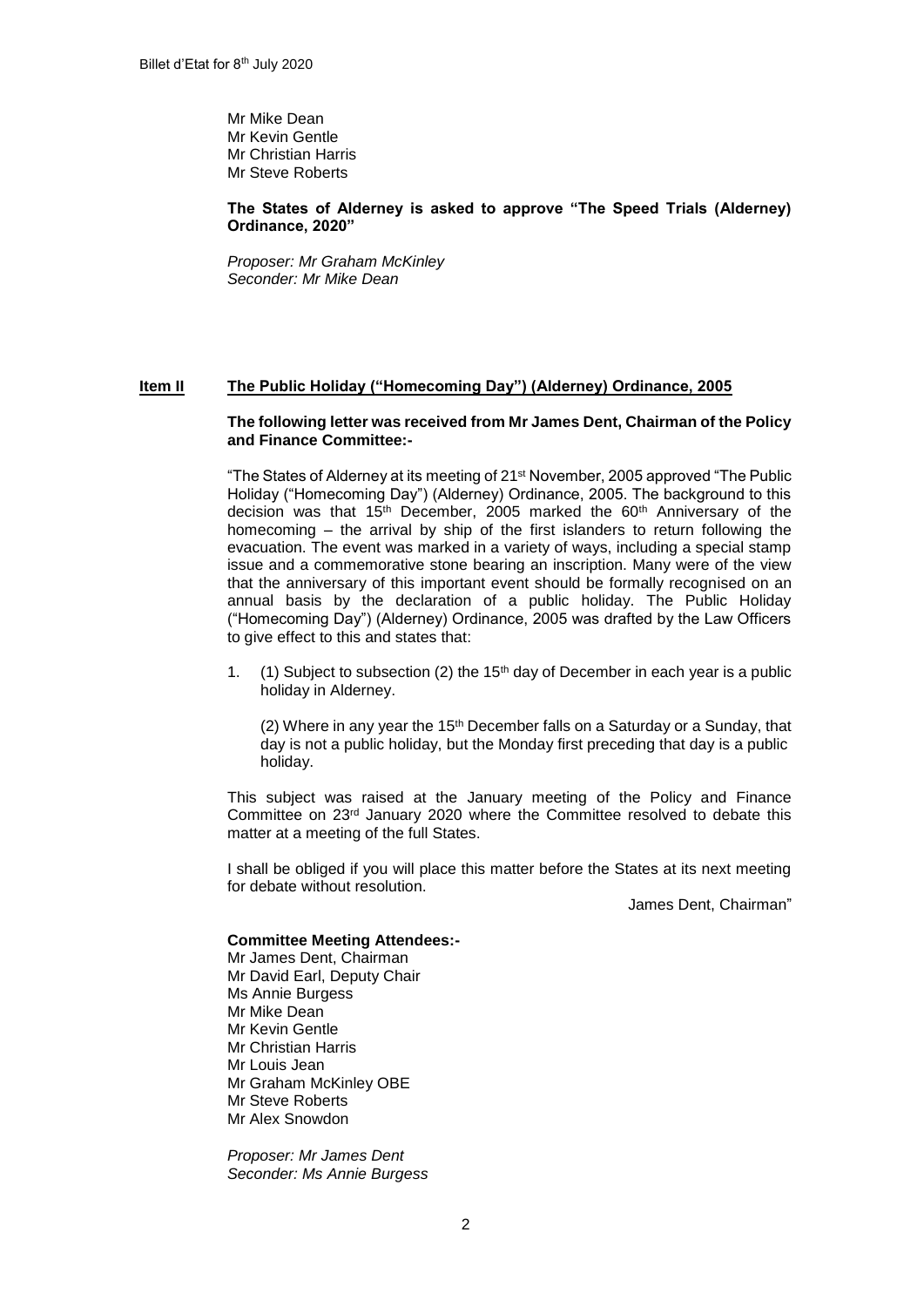## **Item III The Emergency Powers (Coronavirus) (General Provision) (Bailiwick of Guernsey) (No.3) Regulations, 2020**

#### **The following letter was received from Mr James Dent, Chairman of the Policy and Finance Committee:-**

"These Regulations are emergency regulations made by the Civil Contingencies Authority under Part 3 of the Civil Contingencies (Bailiwick of Guernsey) Law, 2012 ("the Law"). They are made on the occurrence of an emergency, within the meaning of the Law, in the Bailiwick, arising from the urgent need to prevent, control or mitigate the spread of the virus Severe Acute Respiratory Syndrome Coronavirus 2 and the disease caused thereby, COVID-19 (referred to together in these regulations as coronavirus). They are prefaced with a statement by the Civil Contingencies Authority, as required by section 12(2) of the Law. COVID-19 was made a notifiable disease for the purposes of the Public Health Ordinance, 1936 on 10th February 2020.

These Regulations revoke and re-enact (with minor modifications) regulations previously made by the Civil Contingencies Authority in respect of the coronavirus pandemic.

These Regulations came into force on the  $13<sup>th</sup>$  June, 2020 and shall have temporary effect only in accordance with the provisions of section 16 (duration and scrutiny of emergency regulations) of the Law.

#### *Part I - screening, assessment and powers to detain etc.*

This Part places a requirement to self-isolate on persons arriving in the Bailiwick, enables the Medical Officer of Health to place restrictions and requirements on other persons who are or who may be infected with coronavirus, and makes provision in respect of related matters, including powers for the Medical Officer of Health to impose screening requirements, to detain people and to keep people in isolation. The provisions also create criminal offences and confer powers of enforcement on police officers, and provide for applications to vary or revoke requirements or restrictions imposed under this part to be made to the Royal Court.

## *Part II - control of premises, gatherings etc., and movement of persons*

This Part enables the States Committee for Health & Social Care ("the Committee") to impose restrictions in relation to licensed (and other non-residential) premises, and empower the Committee to impose restrictions in relation to events, gatherings and meetings, and the movement of people outside their homes. The regulations in this Part also create criminal offences, and confer powers of enforcement on police officers. The Committee must consult the Medical Officer of Health before exercising the powers under the regulations, and in addition must consult Her Majesty's Procureur when issuing a direction imposing restrictions in relation to the movement of persons outside their homes; and when exercising powers in relation to premises in Alderney and Sark, the relevant Committees on those islands must also be consulted.

## *Part III –mental health*

Schedule 1 to these Regulations sets out the modifications to be made to mental health legislation having effect in the Bailiwick.

Paragraphs 4 to 6 of Schedule 1 modify the Mental Health (Bailiwick of Guernsey) Law, 2010 ("the Law") to permit an approved medical practitioner (rather than only a second opinion approved doctor) to provide a certificate for the purposes of section 56 of the Law and, in doing so, that practitioner will only be required to consult with one person, where the practitioner is of the opinion that is not reasonably practicable or would involve unreasonable delay to comply with the unmodified requirements.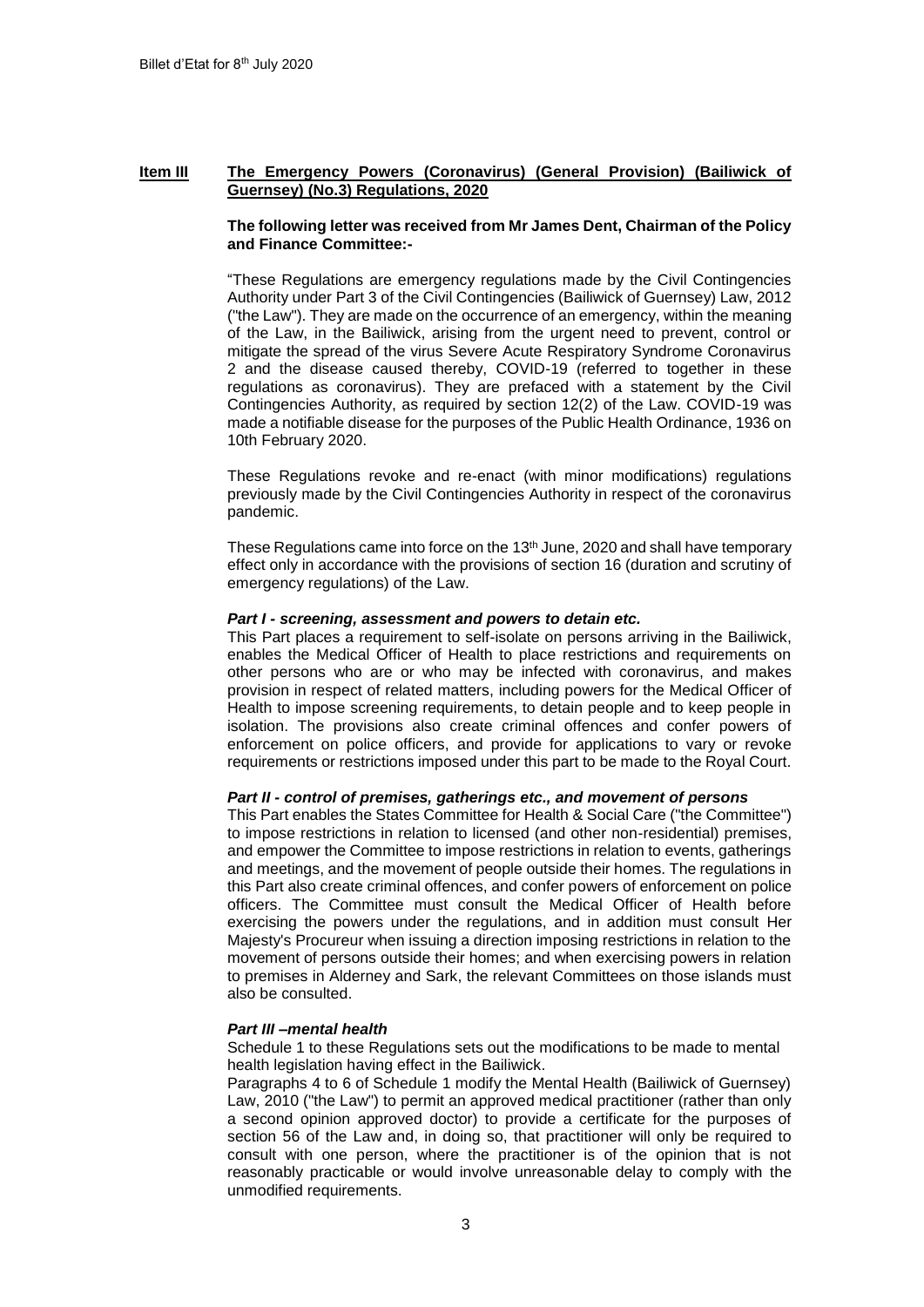Paragraphs 7 to 8 modify the Mental Health Review Tribunal Procedure Rules, 2012 to provide that the Mental Health Review Tribunal ("the Tribunal") may properly be constituted according to specified criteria.

## *Parts IV and V - registration of deaths and still-births, and cremations in Guernsey*

These Parts temporarily modify procedures in relation to registration of deaths and still births in Guernsey and Sark and in Alderney (Part IV) and in relation to cremations in Guernsey (Part V). These amendments are to remove requirements for things to be done in person and to simplify procedures relating to registration of deaths and still-births and cremations during the current emergency situation.

The modifications in relation to registration of deaths and still-births are to remove requirements to make declarations of death in person, for a doctor signing a medical certificate of death to certify that he or she had attended the deceased during his or her last illness and to disapply requirements limiting the time a body is kept provided it is in the custody of the States of Guernsey (where the body is in Guernsey), the States of Alderney (where the body is in Alderney) or the relevant funeral director.

The modifications in relation to cremations are to remove the requirements for an application for cremation to be verified by being countersigned or by the applicant giving a declaration made on oath and for a confirmatory medical certificate to be given (Form C in the Cremation Ordinance, 1972).

#### *Part VI - parochial meetings, etc.*

Part VI makes provision enabling parish business to be conducted despite the inability to hold parish meetings. For all normal parish business, including approval of the expenditure to be incurred by each parish, and the rates to be levied in order to meet that expenditure, decisions will be made by the Constables and Douzaine in respect of all matters, but after consultation with the Rector and Churchwardens where the decision concerns ecclesiastical matters. Notice of the matters to be determined and the proposed decision in each case will be published in La Gazette Officielle and further information and documents will be made available on a specified website; and ratepayers will be given an opportunity to make representations. Meetings of the Constables and Douzaine may be held remotely, in line with the provisions for States' Committees already agreed. The Constables and Douzaine must take into account of any representations received. Their decision must be notified to the ratepayers who will then have the opportunity to oppose the application to the Royal Court for confirmation of the decision in relation to the "remède", having given prior notification to the Greffe and the parish of their intention to object. Any necessary elections during the emergency period may be substituted by appointments by the Dean of the Douzaine, after consultation with the Rector and Churchwardens where appropriate. Such appointments will expire one month after the regulations cease to have effect when an election will need to be held in order to fill any vacancy in the normal way.

#### *Part VII - health and safety*

Part VII allows the Chief Health and Safety Officer ("the Chief Officer") to grant a certificate disapplying the requirements for examination, testing and inspection set out in regulation 29 and Schedule 2 in respect of equipment, an occupier's electrical installation or gas appliance and flue (as the case may be) specified in an application. A certificate may only be given where the Chief Officer is of the opinion that the disapplication will not prejudice the safety of any person operating the equipment etc. or any other person likely to be affected by its operation. The certificate may only disapply the relevant requirement for a period of up to 30 days, and may not disapply any other health and safety requirement (and, in particular, the requirement to keep the equipment etc. in a safe condition and good working order).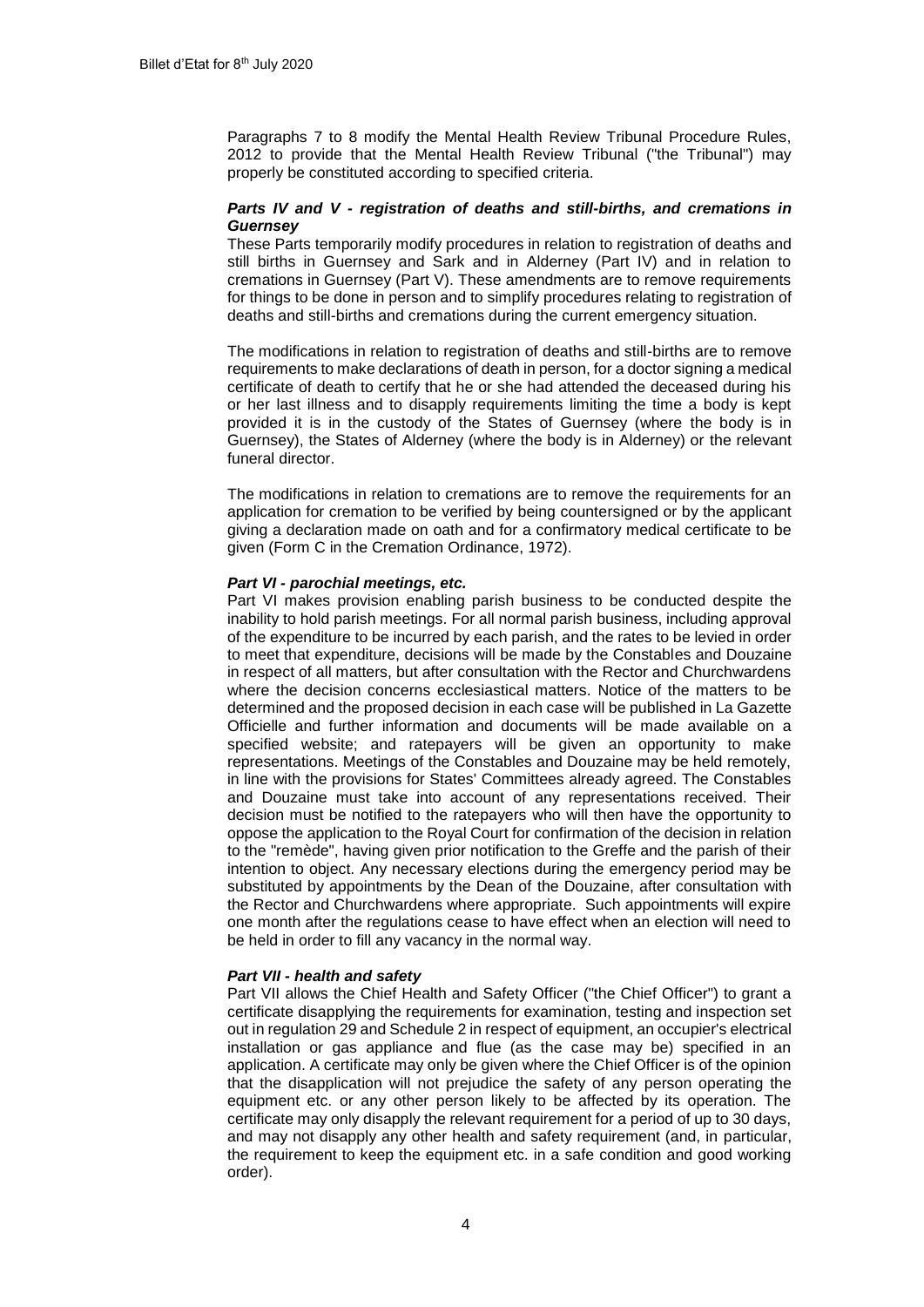## *Part VIII – the Court of Appeal, and the registration of legislation*

The provisions in Part VIII enable the Court of Appeal to conduct its proceedings remotely, and enable a Judge of Appeal to be sworn into office by the Royal Court constituted by the Bailiff sitting alone.

#### *Part IX - schools*

Part IX empowers the Medical Officer of Health to exercise her powers to require schools to take measures to prevent the spread of infection in Sark, and provide, for the avoidance of doubt, that such measures may include the immediate closure of any school.

## *Part X - the States of Deliberation, the States of Alderney and the Chief Pleas of Sark*

## **States of Deliberation**

The regulations relating to the States of Deliberation provide that the Reform (Guernsey) Law, 1948 shall apply as if modified by the insertion of a new Article enabling the States of Deliberation to meet remotely. This Part also empowers the States' Assembly & Constitution Committee to make Rules of Procedure governing remote meetings of the States held pursuant to the inserted Article, and includes provision modifying the application of the Reform (Guernsey) Law, 1948 and the States Reform (Guernsey) Law, 2015 to enable the terms of office of People's Deputies elected in 2016 (and at any subsequent election to fill any casual vacancy) to extend beyond 30th June 2020, and the General Election to be held in June 2021 instead of June 2020.

## **States of Alderney**

The regulations relating to the States of Alderney apply the Government of Alderney Law, 2004 as if modified by adding a new Part relating to emergency procedures in relation to meetings of the States of Alderney and committees of the States of Alderney, including provision allowing meetings of the States of Alderney to take place remotely during the current emergency. The Part only applies where the President of the States of Alderney has made a determination, following representations from the Civil Contingencies Authority, that it is appropriate for it to apply in the light of the circumstances in Alderney in relation to coronavirus. The Part will cease to apply when the President makes a determination, following representations from the Civil Contingencies Authority in the light of circumstances in Alderney in relation to coronavirus, that it is appropriate for it to cease to apply.

The emergency procedures include special arrangements so that public meetings do not need to be held, to allow for proxy voting in the States of Alderney, to reduce the quorum of the States of Alderney and to allow members of committees of the States of Alderney to take part in meetings remotely.

## **Chief Pleas of Sark**

The regulations relating to the Chief Pleas of Sark make special arrangements for the procedures of the Chief Pleas and its committees by removing the obligation to hold meetings in public, allowing for proxy voting in the Chief Pleas, reducing the quorum for meetings of the Chief Pleas and allowing members of the committees of the Chief Pleas to take part in meetings remotely. They also make provision for meetings of the Chief Pleas to be held remotely if the Speaker, upon representations of the Civil Contingencies Authority, considers that it might not be possible to convene or maintain a quorate physical meeting of the Chief Pleas. The regulations make provision for the procedure to be followed when a remote meeting, as defined, is held, including modifications to the existing Chief Pleas of Sark Rules of Procedure.

## *Part XI - miscellaneous and final provisions*

The provisions in Part XI include regulations providing for the deemed variance of Long Term Employment Permits, Medium Term Employment Permits and Short Term Employment Permits, to allow the holder to be resident without being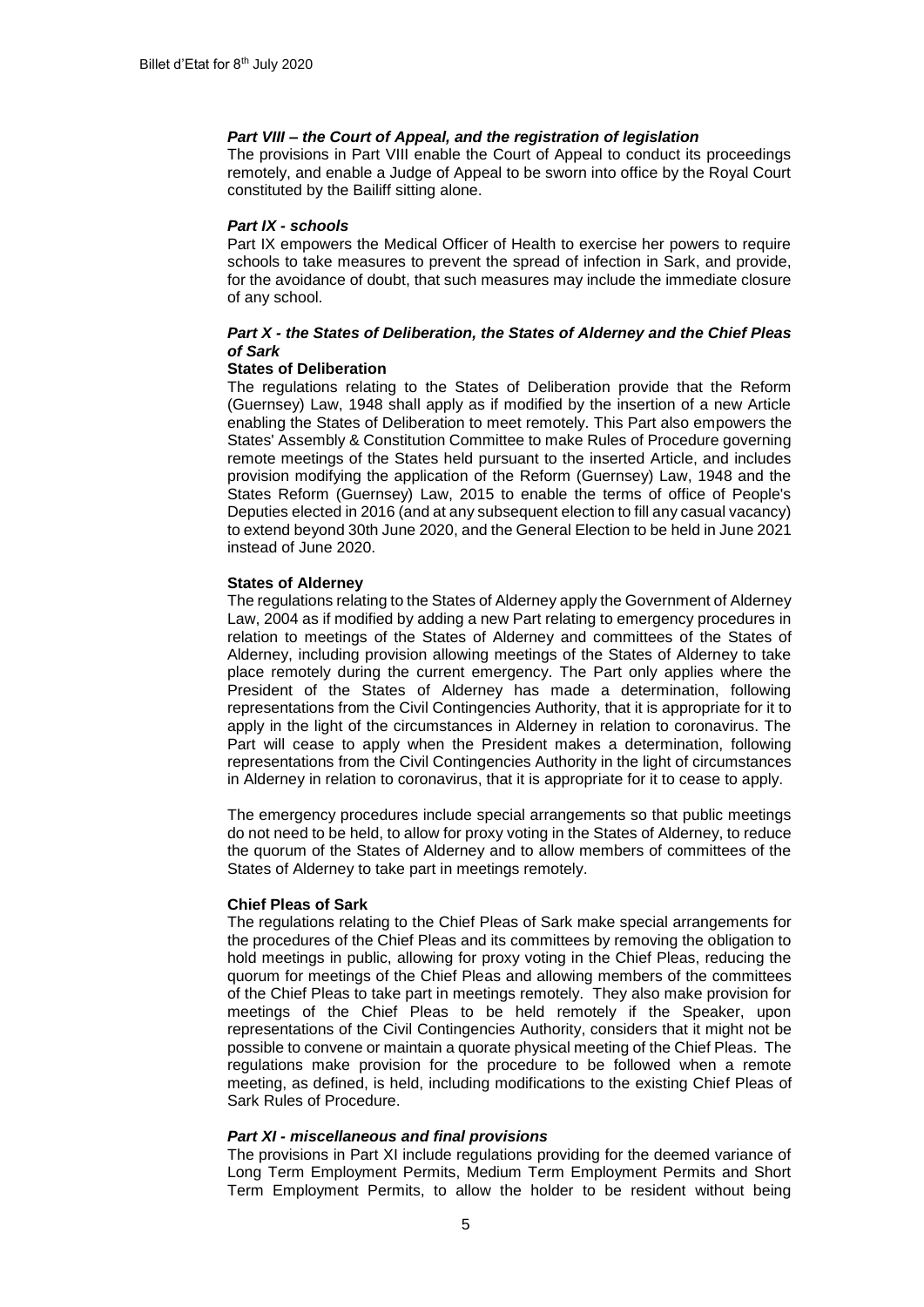employed and to be employed by a different employer from that specified in the Permit; and for the modification of the Population Management (Guernsey) Law, 2016 and other legislation to the extent necessary to give effect to this.

They include a regulation (38) providing for the Committee for the Environment & Infrastructure to permit the cutting and collecting of seaweed when this would otherwise by prohibited (so facilitating the on-Island manufacture of sanitising gels). They also include provisions dealing with offences by legal persons and unincorporated bodies, revocation and savings, interpretation, citation, extent (they are Bailiwick-wide) and commencement.

I should be grateful if you would place this matter before the States of Alderney with an appropriate proposition.

James Dent, Chairman"

#### **Committee Meeting Attendees:-**

Mr David Earl, Deputy Chair Ms Annie Burgess Mr Mike Dean Mr Kevin Gentle Mr Christian Harris Mr Louis Jean Mr Graham McKinley OBE Mr Steve Roberts Mr Alex Snowdon

**The States of Alderney is asked not to annul "The Emergency Powers (Coronavirus) (General Provision) (Bailiwick of Guernsey) (No.3) Regulations, 2020"** 

*Proposer: Mr James Dent Seconder: Mr Alex Snowdon*

#### **Item IV The Alderney Property Tax (Enabling Provisions) Law, 2020**

#### **The following letter was received from Mr James Dent, Chairman of the Policy and Finance Committee:-**

"The Alderney Property Tax (Enabling Provisions) Law, 2020, which is closely based on the Taxation of Real Property (Enabling Provisions) (Guernsey and Alderney) Law, 2005, empowers the States of Alderney by Ordinance to make provision in relation to the taxation of real property in Alderney. The new tax will be called "Alderney property tax". Alderney property tax will be based (so far as assessment, liability, administration and collection are concerned) on Guernsey's current taxation of real property regime ("TRP"), which will continue to have effect in Alderney but will from the 1st January, 2021 be levied at a zero rate. Alderney property tax will also replace Alderney occupiers' rate, currently levied by Alderney Ordinance under the Alderney (Application of Legislation) Law, 1948.

Section 1 empowers the States of Alderney by Ordinance to make such provision as they think fit in relation to the taxation of real property in Alderney; defines "Alderney property tax" and "real property"; and lists the specific matters in relation to which an Ordinance under the Law may make provision. Examples are the rates of, and the allowances, discounts and deductions in respect of, Alderney property tax; the times at which, the periods in respect of which, and the manner in which,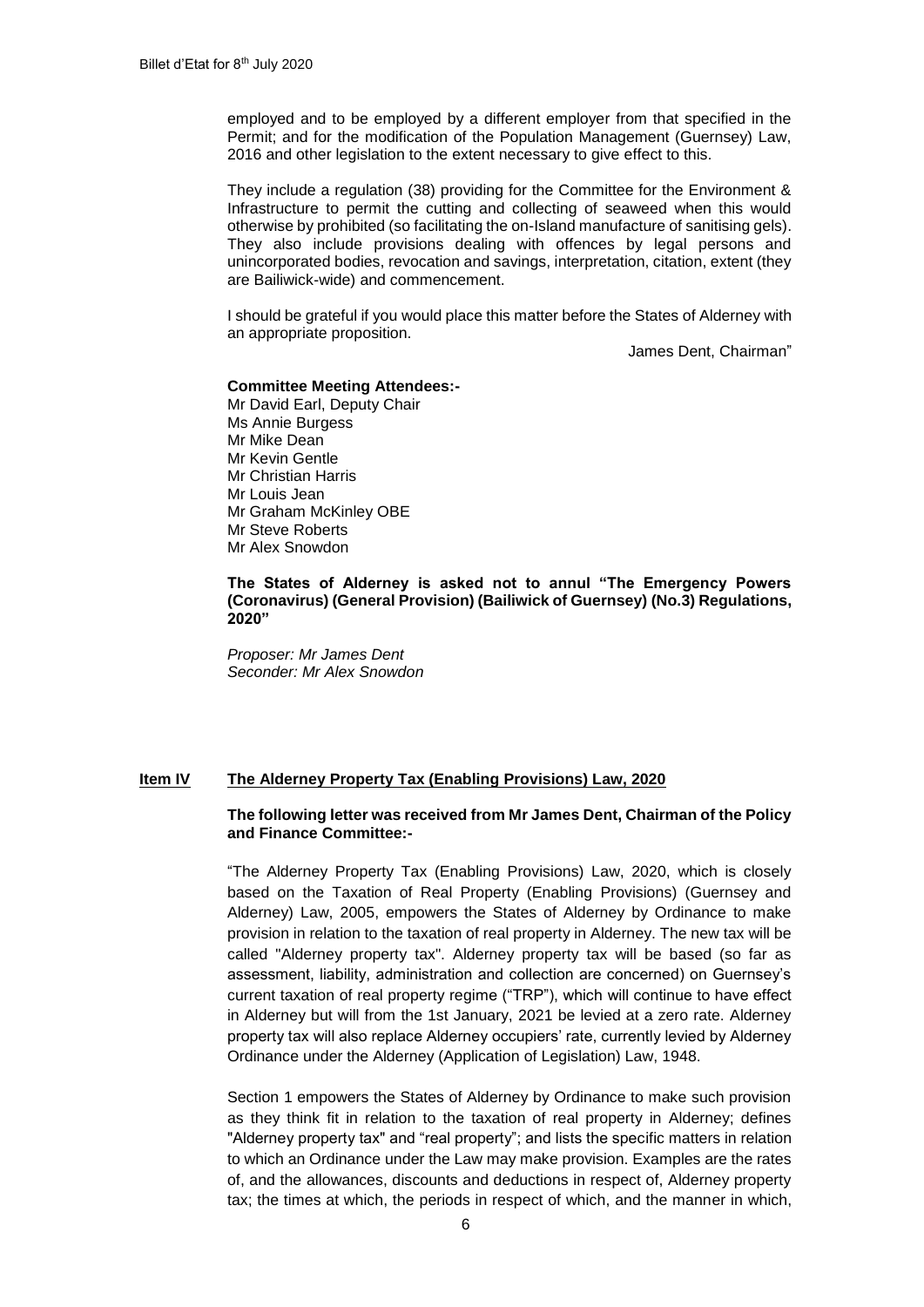Alderney property tax is payable; the classes, descriptions and categories of real property subject to Alderney property tax; the persons liable to pay Alderney property tax, and the persons excepted or exempted from liability; and appeals in relation to the calculation, assessment and levying of Alderney property tax and the valuation, measurement, assessment and categorisation of real property.

Section 2 contains the standard general provisions and powers as to the making, amendment and repeal of Ordinances.

Section 3 lists specific enactments which may be amended by an Ordinance, including the Alderney (Application of Legislation) Law, 1948 and any enactment which refers to Alderney occupiers' rate and TRP.

Sections 4 and 5 deal respectively with interpretation and citation'.

I would be grateful if you would place the The Alderney Property Tax (Enabling Provisions) Law, 2020 before the next meeting of the States of Alderney with an appropriate proposition.

James Dent, Chairman"

**The States of Alderney is asked to approve the draft Projet de Loi entitled "The Alderney Property Tax (Enabling Provisions) Law, 2020", and to authorise the Bailiff to present a most humble petition to Her Majesty praying for Her Royal Sanction thereto.**

#### **Committee Meeting Attendees:-**

Mr James Dent, Chairman Mr David Earl, Deputy Chair Ms Annie Burgess Mr Mike Dean Mr Kevin Gentle Mr Christian Harris Mr Louis Jean Mr Graham McKinley OBE Mr Steve Roberts Mr Alex Snowdon

*Proposer: Mr James Dent Seconder: Mr David Earl*

# **Item V The Appointment of States Auditors**

#### **The following letter was received from Mr James Dent, Chairman of the Policy and Finance Committee:-**

"For a number of years, KPMG Channel Islands Limited have been the States appointed external auditors. Their appointment has been agreed, in accordance with The Government of Alderney Law, 2004, (as amended), at the first meeting of the States in each given year. Periodically, a full tender process has been carried out, the last time being in 2010. The current contract with KPMG expires in 2020 and the Policy and Finance Committee agreed to test the market by inviting tenders from audit providers.